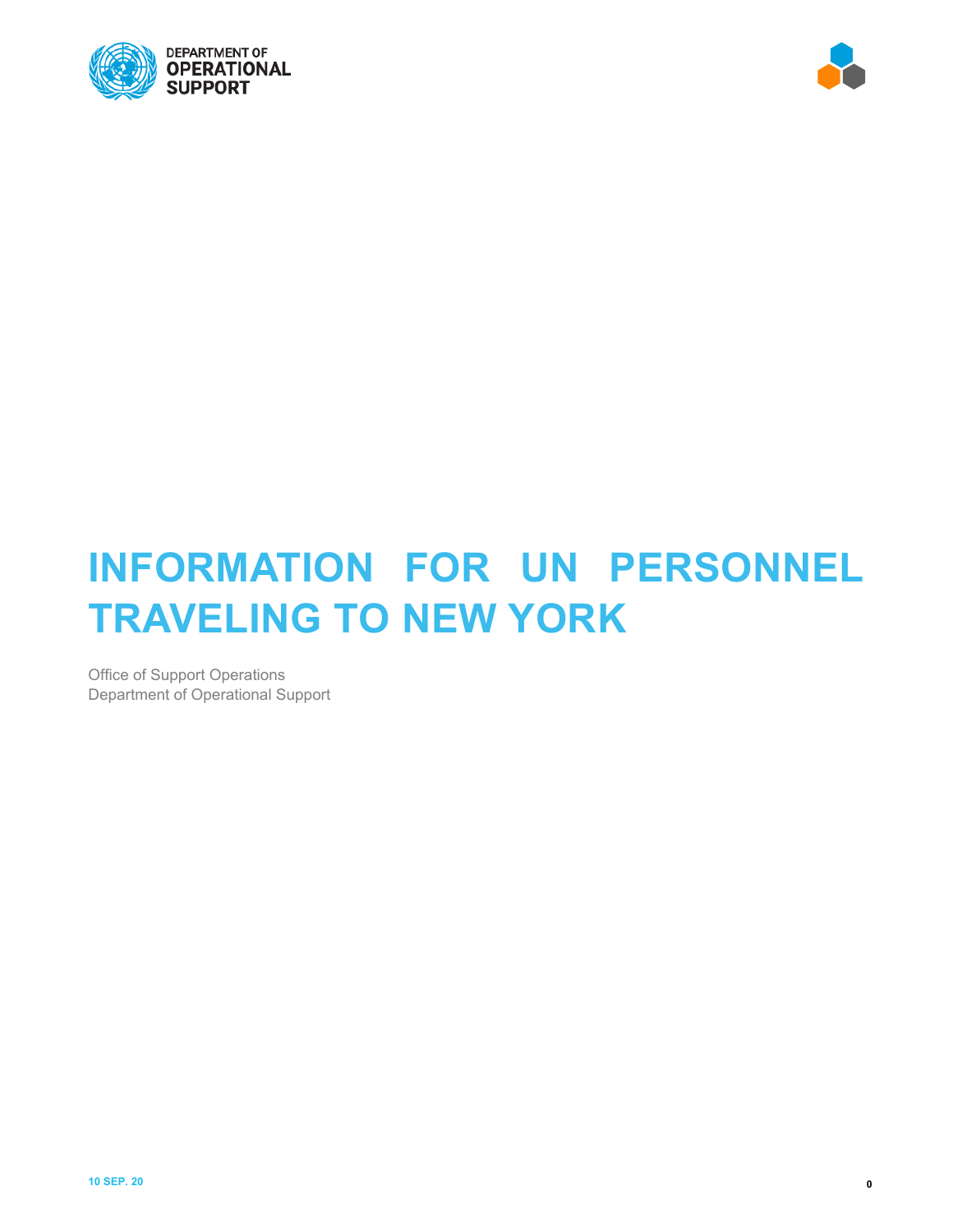

This advisory informs UN personnel of the Secretariat, Funds and Programmes of the current UN policy and guidance by the host country authorities, including New York State and City, on travel-related COVID-19 measures.

## **HOST COUNTRY MEASURES**

- 1. New York State and City authorities have informed the Organization that UN personnel traveling to New York domestically from certain states or internationally from certain countries are required to quarantine for 14 days from the date of their arrival in New York.
- 2. The countries and states subject to quarantine measures are those countries identified as Level 2 or Level 3 by the Centers for Disease Control and Prevention (CDC), and states identified by the New York State Department of Health (NYSDOH), as follows:
	- CDC list of countries with elevated risk: [https://www.cdc.gov/coronavirus/2019-ncov/travelers/map](https://eur02.safelinks.protection.outlook.com/?url=https%3A%2F%2Fwww.cdc.gov%2Fcoronavirus%2F2019-ncov%2Ftravelers%2Fmap-and-travel-notices.html&data=02%7C01%7Ckhare%40un.org%7Cf52ac1c4f9c64258064108d854219c30%7C0f9e35db544f4f60bdcc5ea416e6dc70%7C0%7C0%7C637351850618758549&sdata=UsvbiZ3UaWV%2F%2FaZQ9RAedtZ8Ml%2BFl9%2B6XKiddXweGOE%3D&reserved=0)[and-travel-notices.html.](https://eur02.safelinks.protection.outlook.com/?url=https%3A%2F%2Fwww.cdc.gov%2Fcoronavirus%2F2019-ncov%2Ftravelers%2Fmap-and-travel-notices.html&data=02%7C01%7Ckhare%40un.org%7Cf52ac1c4f9c64258064108d854219c30%7C0f9e35db544f4f60bdcc5ea416e6dc70%7C0%7C0%7C637351850618758549&sdata=UsvbiZ3UaWV%2F%2FaZQ9RAedtZ8Ml%2BFl9%2B6XKiddXweGOE%3D&reserved=0)
	- NYSDOH list of states with elevated risk: [https://coronavirus.health.ny.gov/covid-19-travel-advisory](https://eur02.safelinks.protection.outlook.com/?url=https%3A%2F%2Fcoronavirus.health.ny.gov%2Fcovid-19-travel-advisory&data=02%7C01%7Ckhare%40un.org%7Cf52ac1c4f9c64258064108d854219c30%7C0f9e35db544f4f60bdcc5ea416e6dc70%7C0%7C0%7C637351850618758549&sdata=F0dpdhpo7W0GkBZcNG9t4V3ZKVnCJ6v5BToRcudsJ2g%3D&reserved=0)

Please consult the CDC and NYSDOH websites for the latest information when planning and undertaking travel to or from New York.

3. The New York City requirements for quarantine are published online: [\(https://coronavirus.health.ny.gov/system/files/documents/2020/07/nys-covid-travel-advisory-faq\\_0.pdf\)](https://coronavirus.health.ny.gov/system/files/documents/2020/07/nys-covid-travel-advisory-faq_0.pdf)

These requirements include the following:

- The individual must not be in public or otherwise leave the quarters that they have identified as suitable except to seek medical care, therefore strictly including that the individual must not attend in the workplace.
- The individual must be situated in separate quarters with a separate bathroom facility for each individual or family group. Access to a sink with soap, water, and paper towels is necessary. Cleaning supplies (e.g. household cleaning wipes, bleach) must be provided in any shared bathroom.
- The individual must have a way to isolate from household members as soon as fever or other symptoms develop, in a separate room(s) with a separate door. Given that an exposed person might become ill while sleeping, the exposed person must sleep in a separate bedroom from household members.
- Food must be delivered to the person's quarters.
- Quarters must have a supply of face masks for individuals to put on if they become symptomatic.
- Garbage must be bagged and left outside for routine pick up. Special handling is not required.
- A system for temperature and symptom monitoring must be implemented to provide assessment inplace for the quarantined persons in their separate quarters.